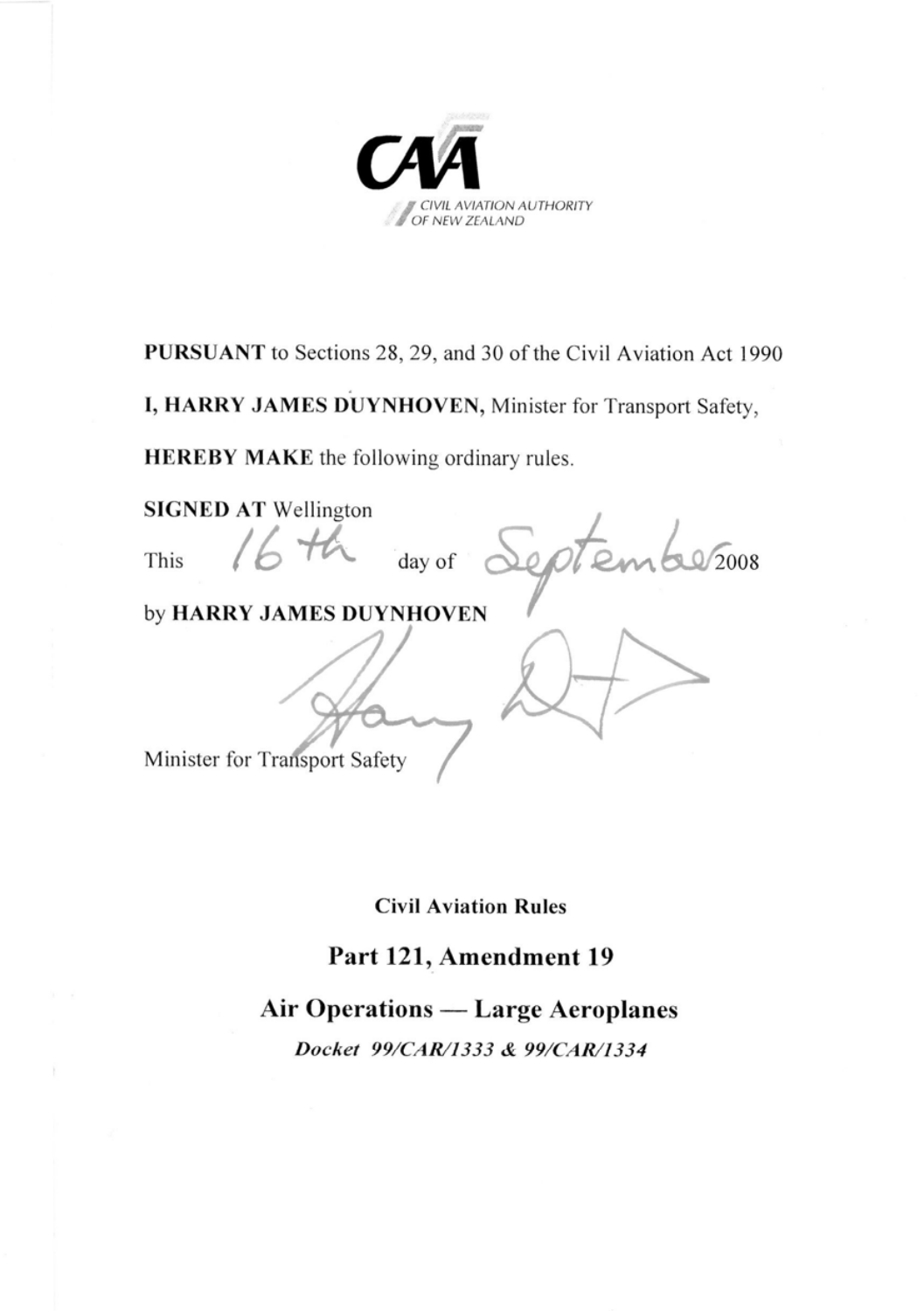# **Contents**

#### Part 121 Amendments

 $\bf 6$ 

| Subpart C — Operating Limitations and Weather Requirements 6 |  |
|--------------------------------------------------------------|--|
|                                                              |  |
|                                                              |  |
|                                                              |  |
|                                                              |  |
|                                                              |  |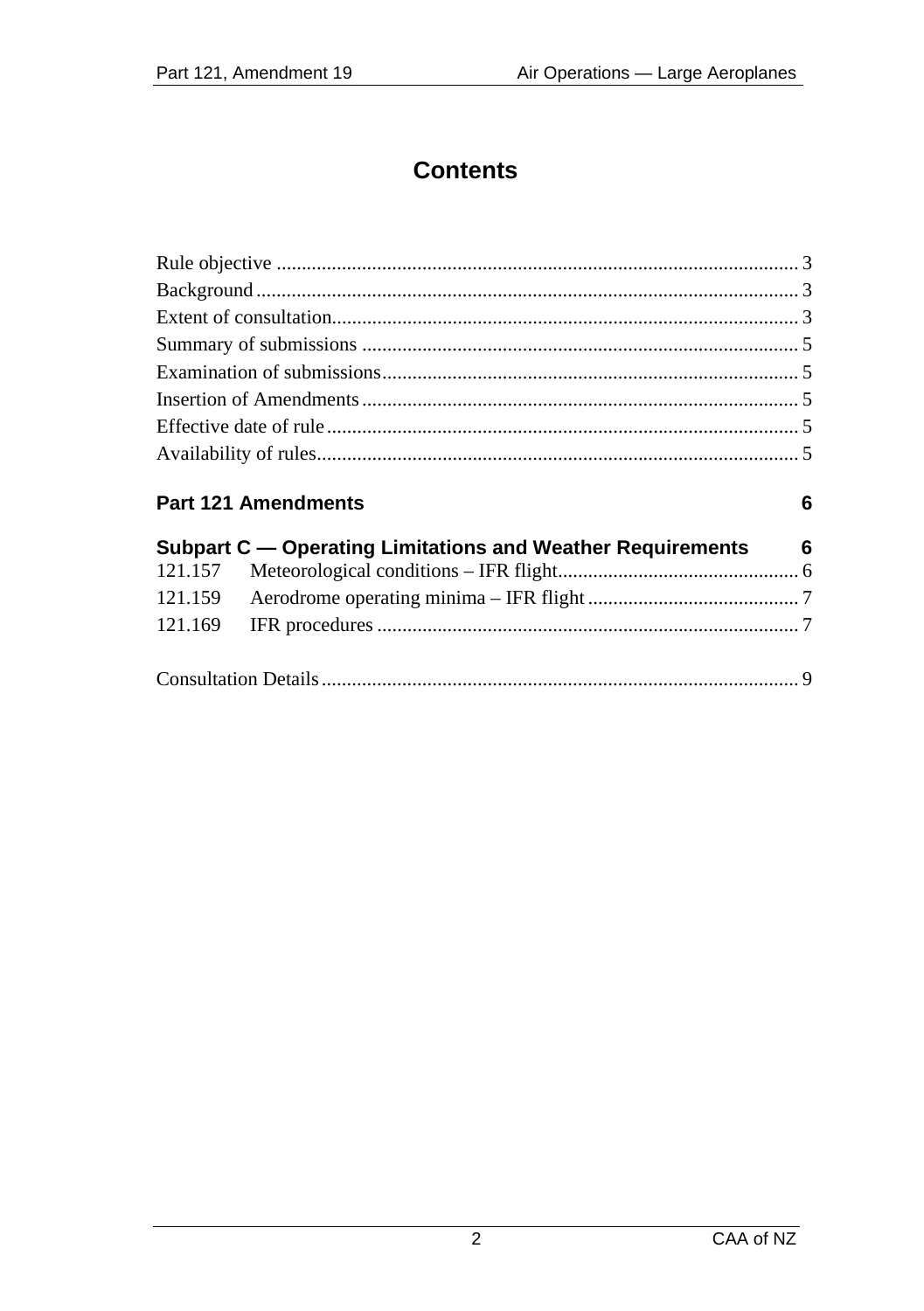# <span id="page-2-0"></span>**Rule objective**

The objective of amendment 19 to Part 121 is to editorially update the rules as a consequence of new rule Part 95 coming into force.

### **Background**

The original development of Part 95 and its associated Part 173 was commenced in 1998 as part of the original suite of Civil Aviation Rules that were developed under the Civil Aviation Act 1990 to replace the old 1953 Civil Aviation Regulations.

Two notices of proposed rulemaking were published in October 1998 to provide for public consultation on the proposals to certificate air navigation service organisations for the purpose of devolving the design and certification of instrument flight procedures to appropriate industry organisations.

A number of submissions on the NPRMs were received from industry and other interested persons. However after consideration of the submissions and development of proposed final rules taking into account the submissions, the project was put aside because of a higher priority for other rule development work.

The Part 173/95 rule development project was restarted in 2003 with the proposed final rules being updated to take into account the latest rule drafting styles and standards from the Parliamentary Counsel Office, the changed international standards for instrument flight procedures, and the submissions received during the updating.

# **Extent of consultation**

Two NPRM, 98-7 for Part 95 Visual and Instrument Procedures for Flight Under IFR, and 98-8 for Part 173 Air Navigation Service Organisations – Certification, containing the proposed rules prescribing the criteria and the processes for the establishment of visual and instrument procedures for flight under IFR and prescribing requirements for the certification of organisations providing IFR procedure design services were issued for public consultation under dockets 95/CAR/1107 and 95/CAR/1035 respectively on 23 October 1998.

The publication of these NPRM was notified in the Gazette on 22 October 1998 and advertised in the daily newspapers in the five main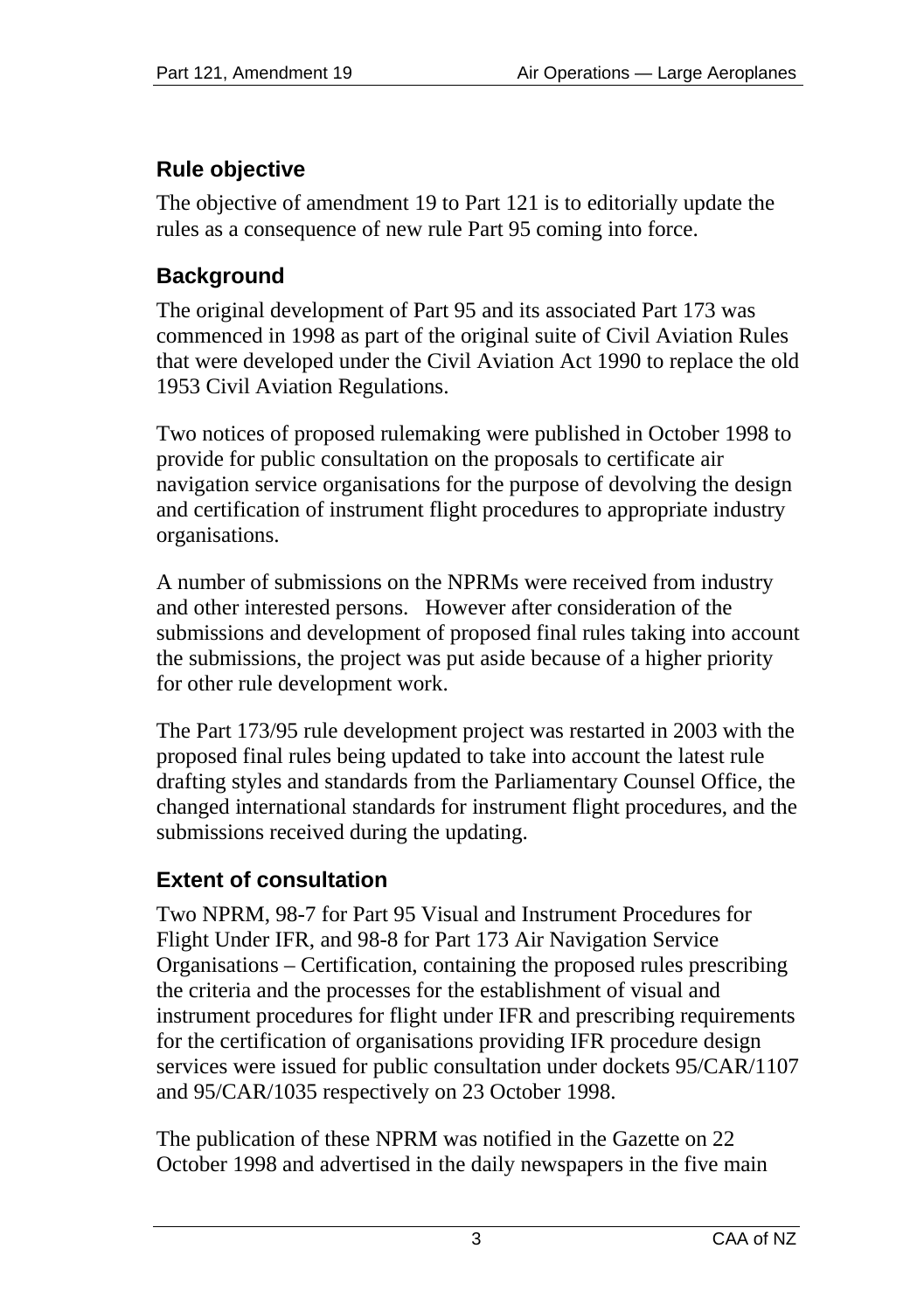provincial centres on 31 October 1998. The NPRM were published on the CAA web site and mailed to identified stakeholders including representative organisations who were considered likely to have an interest in the proposal.

A further letter dated 15 November 1998 was sent to the civil aviation Swedavia Joint Consultative Group seeking their views on the provision of meteorological minima for IFR approaches to alternate aerodromes at the time of flight planning. (The Swedavia Joint Consultative Group was a joint industry/CAA group established to consult initially on the development of the Civil Aviation Act 1990, then on the programme and priorities for the rules re-write project that commenced in 1990, and then on the development of the various rules under the new Civil Aviation Act 1990.)

A period of 56 days was allowed for comment on the proposed rules.

NPRMs 98-7 and 98-8 did not include any proposed amendment to Part 121.

The rule development project for Parts 95 and 173 was recommenced in 2003 under dockets 99/CAR/1333 for Part 95 and 99/CAR/1334 for Part 173. The Part 95 draft final rule proposals from the initial project were, between 2003 and 2007, updated to take into account current legislative drafting practices, the amendments that had been made to other rules in the meantime and submissions made between 2003 and 2007.

During the finalisation and updating of Parts 95 and 173, drafts of the updated rules were sent for consultation to 40 international and New Zealand organisations and individuals who were known to have, or indicated they had an interest in IFR procedure design. Twenty two of those 40 organisations and individuals responded and this consultation continued during the development of the attached final rules. The respondees who are individuals or representatives of organisations (both from within and outside New Zealand) with experience in or an interest in IFR flight procedure design, support these proposed final rules. These proposed final rules were also forwarded to those persons who responded to the original NPRM. No comment, except those responding to the redrafting process, was received from this latter group.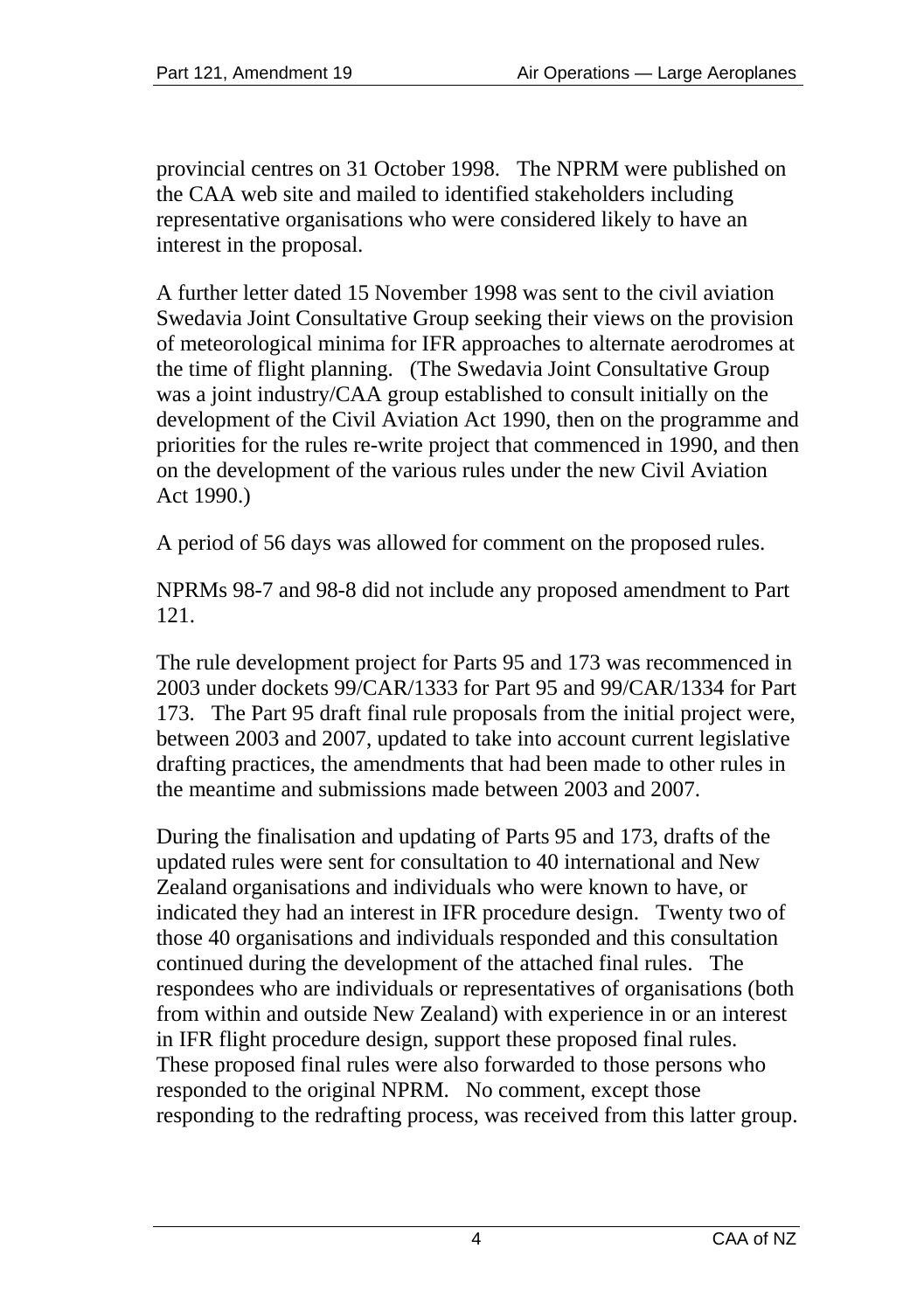### <span id="page-4-0"></span>**Summary of submissions**

A total of 20 submissions were received on the original NPRM (5 on NPRM 98-8 Part 173, 9 on NPRM 98-7 Part 95, and 6 on the Swedavia Joint Consultative Group letter). These submissions and other comments received by the CAA were considered and draft final rules were developed from the original NPRM. These draft final rules were further developed into the final rules. During this final development process, the rules and the changes to the rules were distributed to 40 stakeholders, interested parties, and the submitters responding to the original NPRM for their review and comment. Comments, mainly associated with Part 173, were received from 22 of the 40 persons and organisations contacted but none of the comments relate to the changes required in Part 121.

The consequential amendments to Part 121 including some editorial changes to update the rule in accordance with current legislative drafting standards were then referred to Parliament's Regulations Review Committee before being signed by the Minister for Transport Safety.

#### **Examination of submissions**

Submissions on Parts 95 and 173 may be examined by application to the Docket Clerk at the Civil Aviation Authority between 8:30 am and 4:30 pm on weekdays, except statutory holidays.

### **Insertion of Amendments**

The amendments to the rules in this Part are reflected by the revocation of existing rules and insertion of amended rules.

### **Effective date of rule**

Amendment 19 to Part 121 comes into force on 23 October 2008.

# **Availability of rules**

Civil Aviation Rules are available from–

CAA web site: <http://www.caa.govt.nz/> Freephone: 0800 GET RULES (0800 438 785)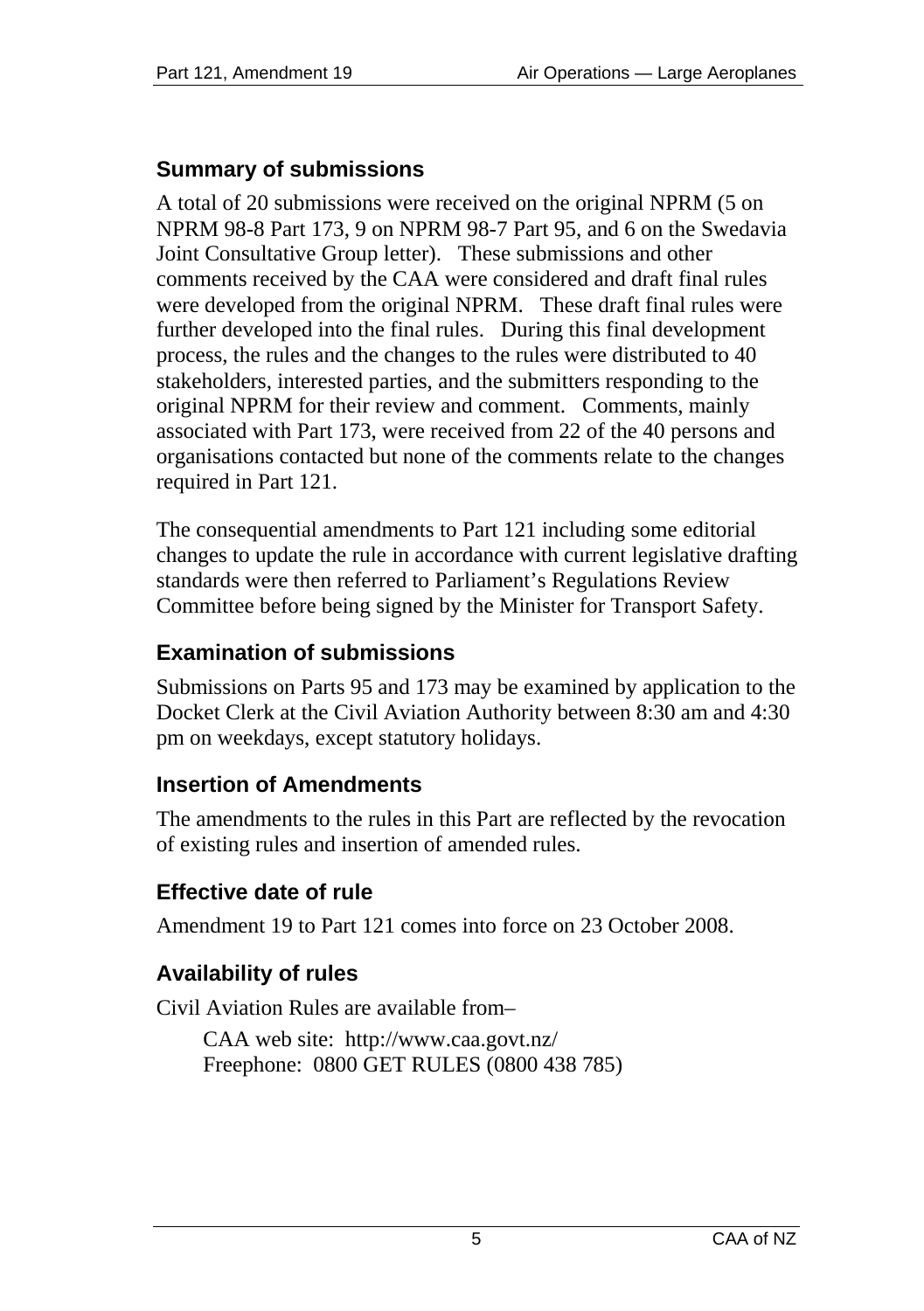# <span id="page-5-0"></span>**Part 121 Amendments**

# **Subpart C — Operating Limitations and Weather Requirements**

*Rule 121.157 is revoked and replaced by the following new rule:*

# **121.157 Meteorological conditions – IFR flight**

(a) A pilot-in-command of an aeroplane performing an air operation must not commence an operation under IFR unless current meteorological reports, or a combination of current meteorological reports and forecasts, indicate that conditions will—

- (1) at the estimated time of arrival at the applicable destination aerodrome, be at or above the minimum published in the applicable AIP for the instrument procedure likely to be used at that aerodrome; or
- (2) at the estimated time of use, at—
	- (i) one alternate aerodrome, meet the ceiling and visibility that is required by rule  $91.405(a)(2)$ ; or
	- (ii) two alternate aerodromes, meet the ceiling and visibility that is required by rule 91.405(b).

(b) A pilot-in-command must make provision for at least one alternate aerodrome that meets the ceiling and visibility that is required by rule 91.405(b), if—

- (1) the departure or destination aerodrome for the operation is outside New Zealand; and
- (2) the destination aerodrome has less than two separate runways suitable for use by the aeroplane being used.

(c) A person performing ETOPS must ensure that before the aeroplane is further than one hour from an adequate aerodrome, every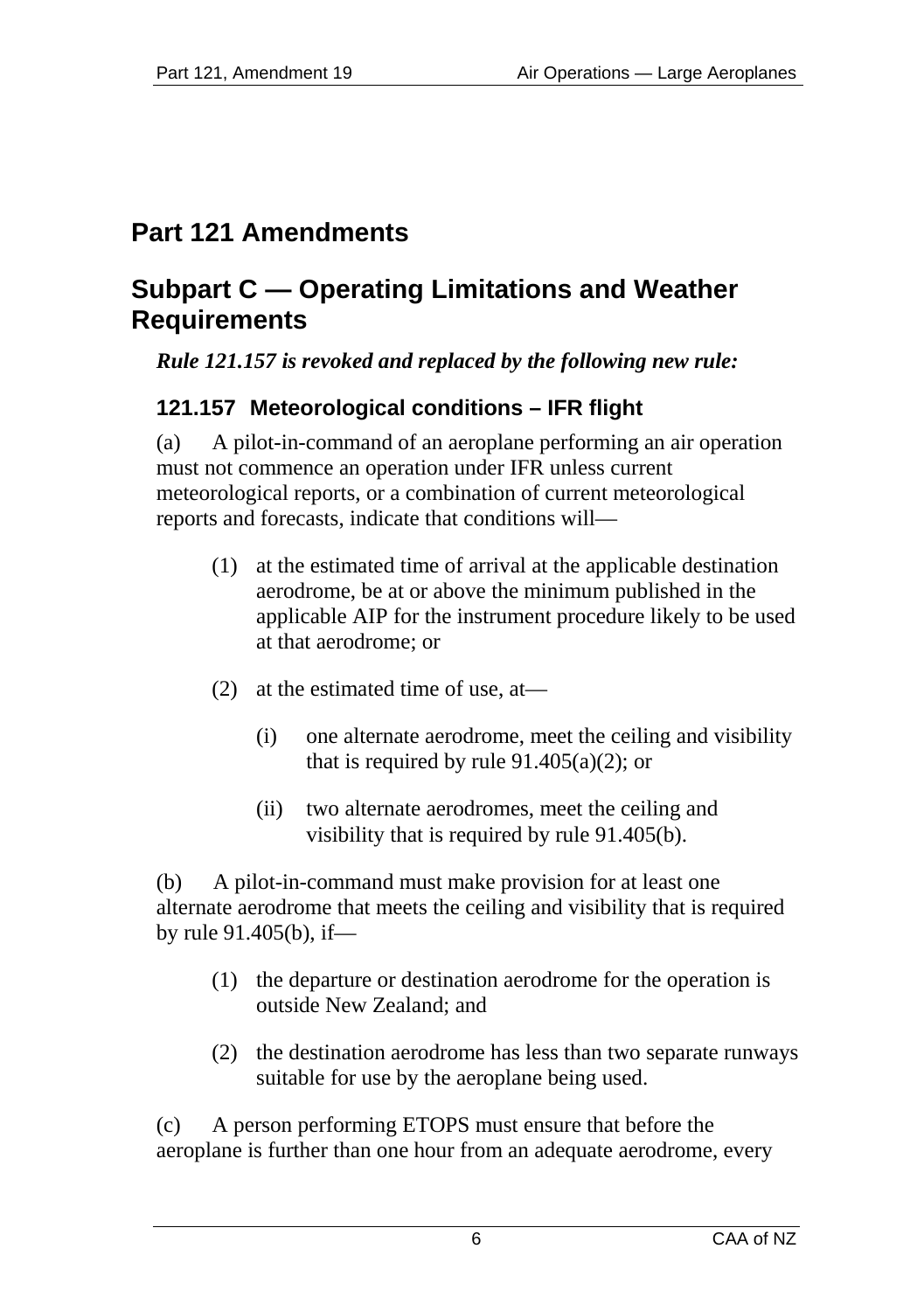<span id="page-6-0"></span>aerodrome designated as an en-route alternate aerodrome will, at the possible time of use, be at or above the approved weather minima specified in the certificate holder's exposition.

### *Rule 121.159 is revoked and replaced by the following new rule:*

### **121.159 Aerodrome operating minima – IFR flight**

(a) A pilot-in-command of an aeroplane must not continue an instrument approach to an aerodrome past the final approach fix or, if a final approach fix is not used, the final approach segment of the instrument approach procedure if, before passing the final approach fix or the final approach segment, current meteorological information indicates the visibility at the aerodrome is less than the visibility published in the applicable AIP for the instrument approach procedure being used.

(b) For the purpose of paragraph (a), the final approach segment begins—

- (1) at the final approach fix or facility specified in the instrument approach procedure; or
- (2) if a final approach fix is not specified in the instrument approach procedure and the procedure includes a procedure turn, at the point where the procedure turn is completed and the aeroplane is established on the final approach course within the distance specified in the instrument approach procedure.

#### *Rule 121.169 is revoked and replaced by the following new rule:*

#### **121.169 IFR procedures**

(a) A pilot-in-command of an aeroplane performing an air operation under IFR must conduct the operation on a route published in the applicable AIP, except when—

- (1) it is necessary to avoid potentially hazardous conditions; or
- (2) operating under radar control from an ATS; or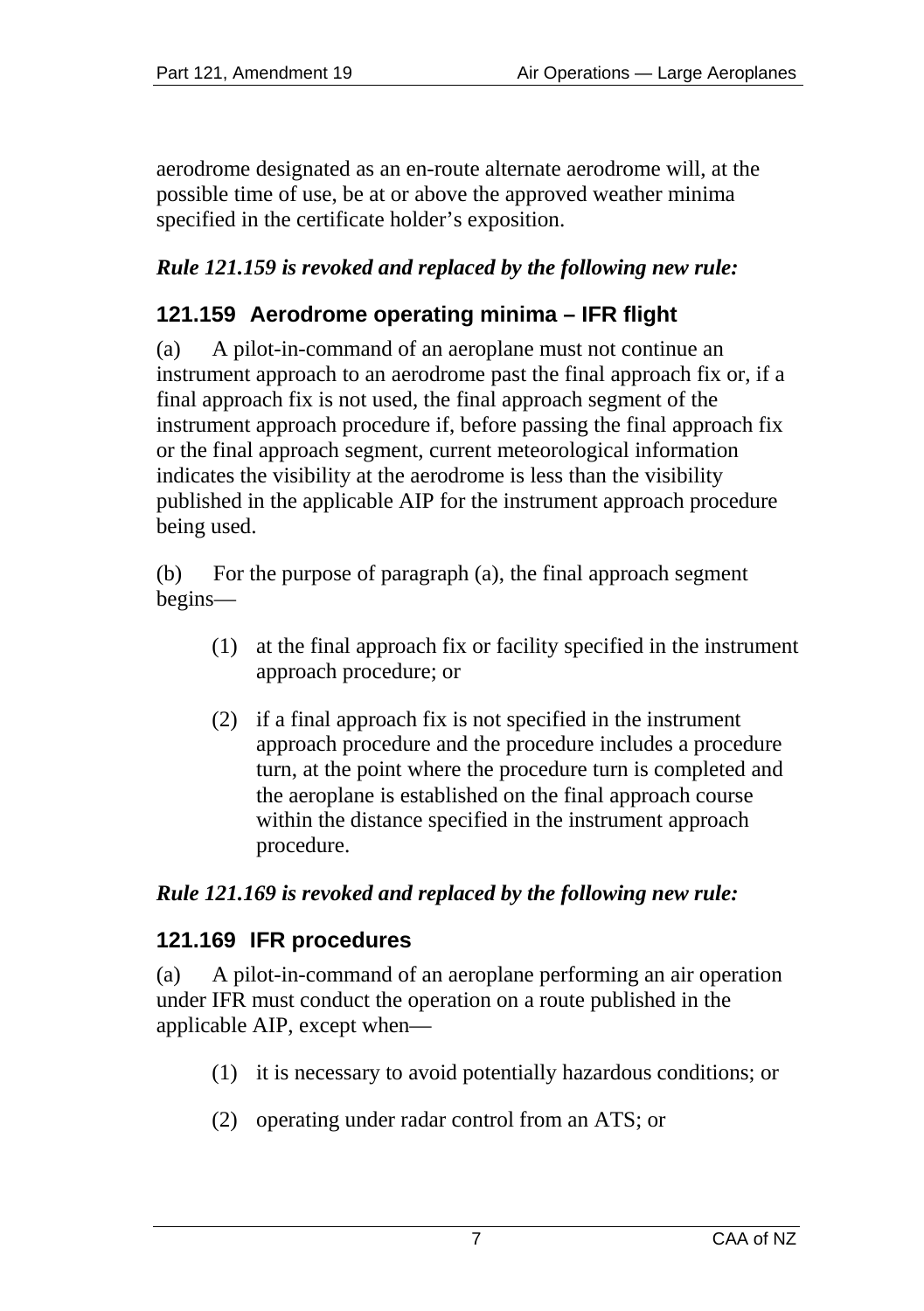- (3) operating under an off-route clearance obtained from the appropriate ATC unit; or
- (4) otherwise specified in the exposition of the holder of the air operator certificate that authorises the operation.

(b) Unless a clearance has been obtained from the appropriate ATC unit, in controlled airspace, a pilot-in-command must comply with any IFR departure and approach procedure published in the applicable AIP for the aerodrome being used.

(c) In uncontrolled airspace a pilot-in-command must comply with any IFR departure and approach procedure published in the applicable AIP for the aerodrome being used.